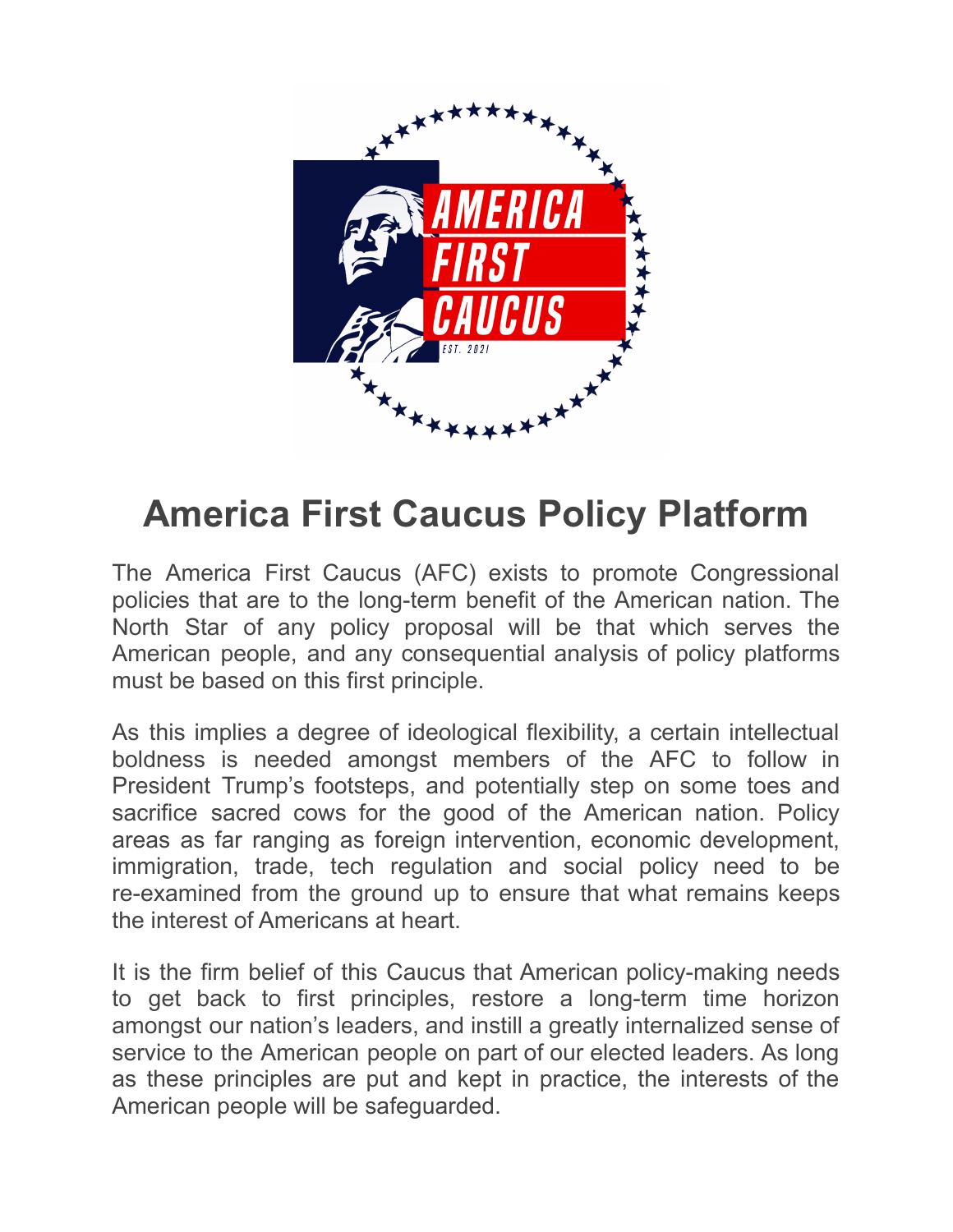# **Election Fraud**

The AFC is in support of nationwide systemic electoral reform. Both Democrats and Republicans have pointed out for years the systemic failures in our election tabulation. A Republic that relies on elections must ensure its elections are fair and transparent. There is a growing consensus that both objectives have failed.

Recent election results demonstrate a compromised integrity of our elections and made our election system a subject of global mockery. Across the country federal elections have been undermined by using voting machines that are readily compromised and illegally accessed whereby results appear manipulated, voters are disenfranchised, and faith in our system eroded.

Mail-in voting, long recognized as subject to fraud, has become normalized. We will work towards an end to mail-in voting, implementation of national voter ID and substantive investigations into mass voter fraud perpetrated during the 2020 election.

#### **Sovereignty**

America was founded on the basis of individual and state sovereignty, to ensure that no free American would be lorded over by a Monarch ever again. Unfortunately, bureaucrats in Washington, D.C. and the elites who control them have risen to form a new oligarchy — one that is far more decadent, corrosive and hostile to the will of the people than the Founders could have ever dreamed of. This is why sovereignty is of paramount importance to the AFC.

We will work to divest power from the federal government and give it back to the states and the people to restore the balance of federalism. We believe in, and will fight for, the principles of federalism and decentralization of political power; the government closest to the people is the best equipped to handle their concerns. At the federal level, this means exposing deep state actors, shrinking the regulatory state, and eliminating thousands of regulations and indeed entire bureaucracies.

# **Big Tech**

Silicon Valley tech firms have become the most powerful arbiters of information in the history of mankind. The treasure trove of data they have collected from Americans have given them powers that would make a Soviet dictator blush. We have seen these powers weaponized and deployed against conservatives in recent years, even as Big Tech firms continue to allow terrorists and pedophiles to organize and publish on their platforms. This represents an egregious offense against the First Amendment and the values enshrined within it. The America First Caucus is calling for a solution that starts with reform of Section 230 of the Communications Decency Act.

#### **Immigration**

The America First Caucus recognizes that our country is more than a mass of consumers or a series of abstract ideas. America is a nation with a border, and a culture, strengthened by a common respect for uniquely Anglo-Saxon political traditions. History has shown that societal trust and political unity are threatened when foreign citizens are imported *en-masse* into a country, particularly without institutional support for assimilation and an expansive welfare state to bail them out should they fail to contribute positively to the country. While certain economic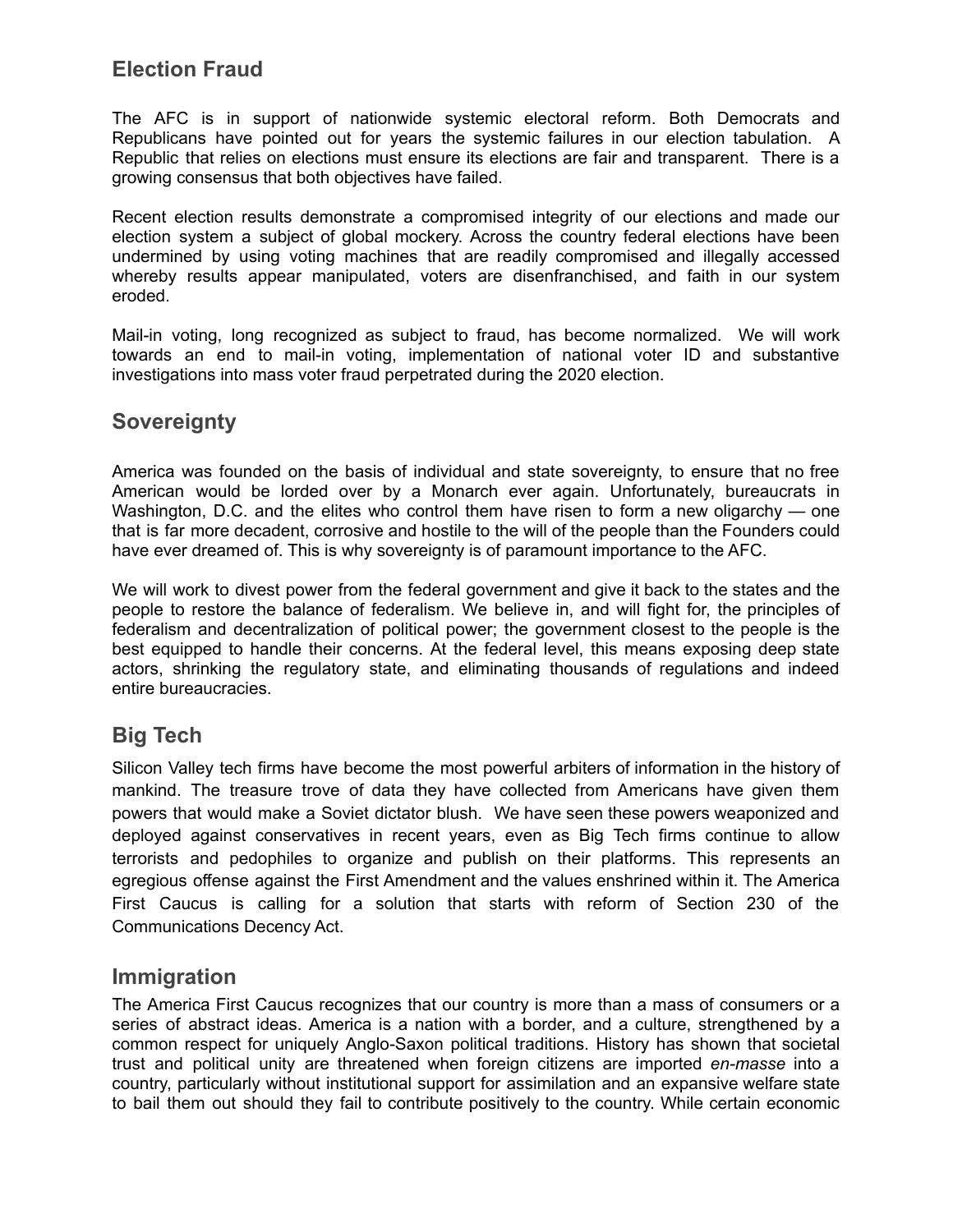and financial interest groups benefit immensely from mass immigration, legal as well as illegal, and the aggregate output of the country increases, the reality of large segments of our society as well as the long-term existential future of America as a unique country with a unique culture and a unique identity being put at unnecessary risk is something our leaders can afford to ignore no longer.

As such, America's legal immigration system should be curtailed to those that can contribute not only economically, but have demonstrated respect for this nation's culture and rule of law. America's borders must be defended, and illegal immigration must be stopped without exception.

Moreover, we cannot ignore the impact that mass immigration has on reducing job opportunities and depreciating wages for Americans. Further restricting immigration would ensure that American jobs go to American workers. The econometric evidence and consensus amongst labor economists is that in addition to being a substantial net drain on the public purse, post-1965 immigrants decrease the capital-to-labor ratio within the national economy, thereby causing a massive shift in the gains of the economy from wage earners to the shareholders and owners of large firms.

An important distinction between post-1965 immigrants and previous waves of settlers is that previous cohorts were more educated, earned higher wages, and did not have an expansive welfare state to fall back on when they could not make it in America and thus did not stay in the country at the expense of the native-born. Another important point of note is the many pauses in immigration that have taken place in this country following a large intake of immigrants. These pauses have been absolutely essential in assimilating the new arrivals and weeding out those who could not or refused to abandon their old loyalties and plunge head-first into mainstream American society.

A measure of a country's greatness is the value recognized in being a citizen. As such, we cannot tarnish this important designation by rewarding those who failed to follow our laws at the expense of those who have, which is why amnesty must be rejected in all forms. Additionally, we must abolish unnaturalized birthright citizenship, which actively encourages hostile interests to undermine the legitimacy of democratic self-governance by engaging in subversive "birth tourism" and chain migration. Lastly, federally imposed refugee resettlement programs should be rejected due both to disruption to small communities and the corruption rampant within these programs.

#### **Infrastructure**

The America First Caucus will work towards an infrastructure that reflects the architectural, engineering and aesthetic value that befits the progeny of European architecture, whereby public infrastructure must be utilitarian as well as stunningly, classically beautiful, befitting a world power and source of freedom. As the Romans demonstrated with aqueducts, walls and roads, function and beauty are not at odds. Federally funded infrastructure, including roads, buildings, airports, seaports, bridges, should demonstrate a pride of workmanship. A bridge is not merely something to cross from side A to side B, it is a connection among peoples.

Infrastructure is one of the few areas where the federal government should exercise its constitutional authority. For decades, America has been sending trillions of dollars out the door to support the infrastructure of other nations—even to countries that hate the United—with nothing to show for it. Simultaneously, our domestic infrastructure is failing, crumbling and decaying from within. This Caucus will work to direct as much money as possible to our domestic infrastructure needs.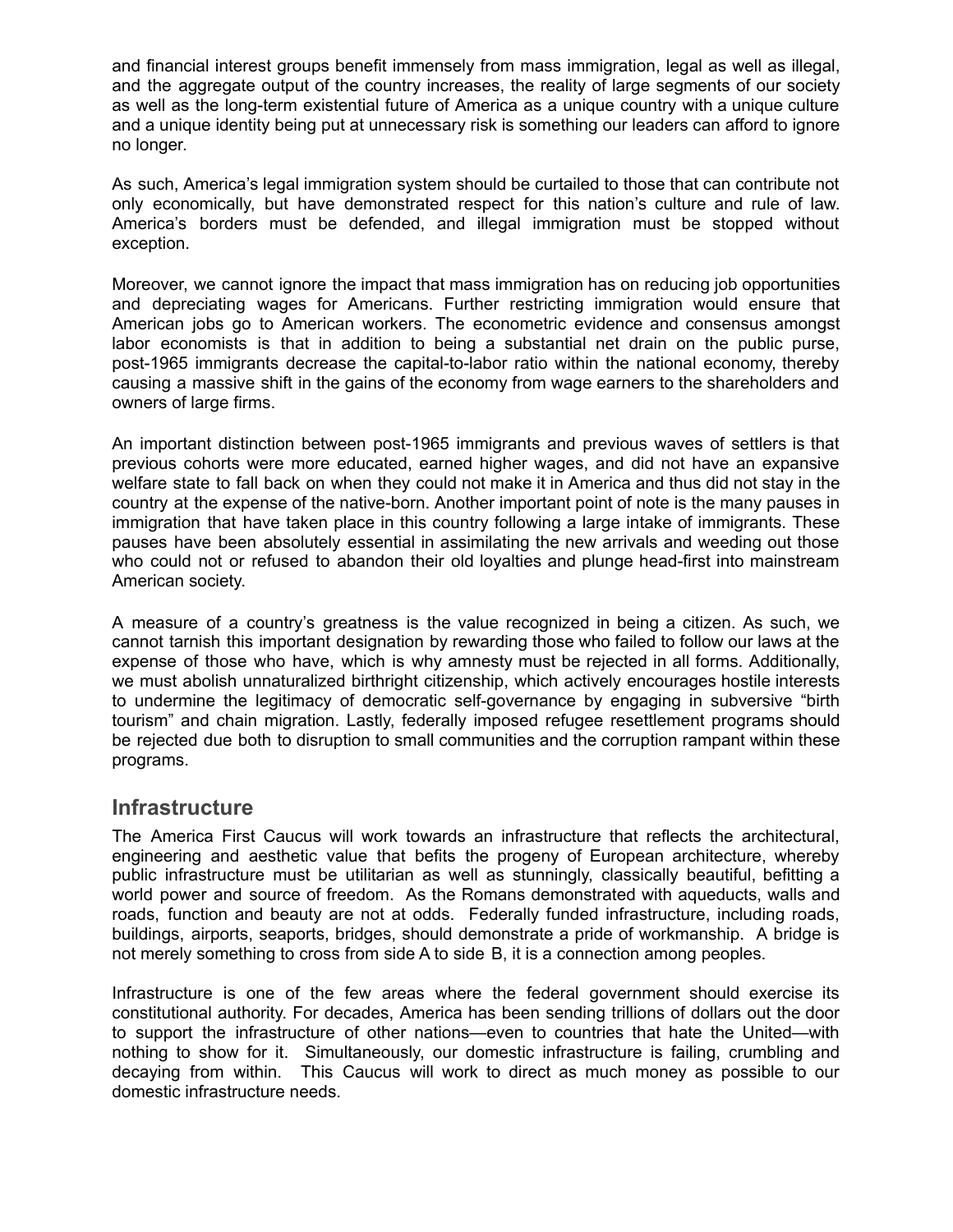Dilapidated roads and bridges should be rebuilt, dams and wastewater plants must be secured, borders secured, drinking water systems improved, amongst other much needed additional investments. The America First Caucus knows that these projects impact the daily lives of American citizens.

# **Foreign Aid**

Whether it is aid for humanitarian or military purposes, sending taxpayer money outside of the nation is generally an unwise undertaking and an entanglement that rarely provides any benefit to our citizens. Often, these funds end up in the wrong hands, are squandered through corruption, or go toward the pet projects of liberal interventionists. With so many unmet needs in the United States, helping other countries with their infrastructure, their military, their immigration problems and their economies makes no sense.

American tax dollars should not go toward teaching gender studies in Pakistan or supporting ideologically subversive non-governmental organizations (NGOs). Taxpayer money should be spent at home, allowing individual Americans to make charitable contributions to those around the world in need. The America First Caucus believes that the American people are the most kind and charitable in the world, and they would be far better at allocating their own money than having corrupt bureaucrats play around with it.

# **National Security**

For far too long, a hawkish neoconservative foreign policy has been the default for the American Right. This has resulted in America being bogged-down in endless conflicts with trillion-dollar price tags in addition to having thousands of American heroes losing their lives as a result. Meanwhile, our nation's infrastructure and our border security have been traitorously neglected.

Decades in Afghanistan have accomplished little except to enrich defense contractors and empower the military-industrial complex. The people of Afghanistan have endured an endless parade of violence typically with one side funded by our tax dollars. Regime change operations in Iraq and Libya have proved disastrous, while doing nothing to keep Americans safe. Indeed, after the Obama Administration used our military to topple Libyan President Qadafi, Libya has turned into a failed state where there are open slave markets, lawlessness and chaos. What was once a functioning state is now a failed state, because of Obama's intervention. This is not what our military was meant for.

The America First Caucus recognizes that America can no longer afford to be the world's policeman. Instead of endless interventions, bold diplomatic endeavors must be undertaken with countries such as Russia and North Korea to ensure a more peaceful and stable world. America should not be sacrificing blood and treasure while our so-called allies refuse to pull their weight in contributing toward neutralizing threatening actors in the world. America must remain a free and independent Republic, not a globalist watchdog.

# **Coronavirus**

Ever since the outbreak of the novel coronavirus originating from China and the first known case of coronavirus in the United States on Jan 21, 2020, the United States government and health organizations issued guidelines and policies that would hinder and destroy the American economy in many ways. These guidelines, which includes mask mandates and social distancing rules, are socially conditioning the culture and behavior of Americans. Additionally, to truly enforce social distancing and hopefully diminish the spread of the disease, many state governors have decided to lockdown their states, meaning that businesses deemed 'non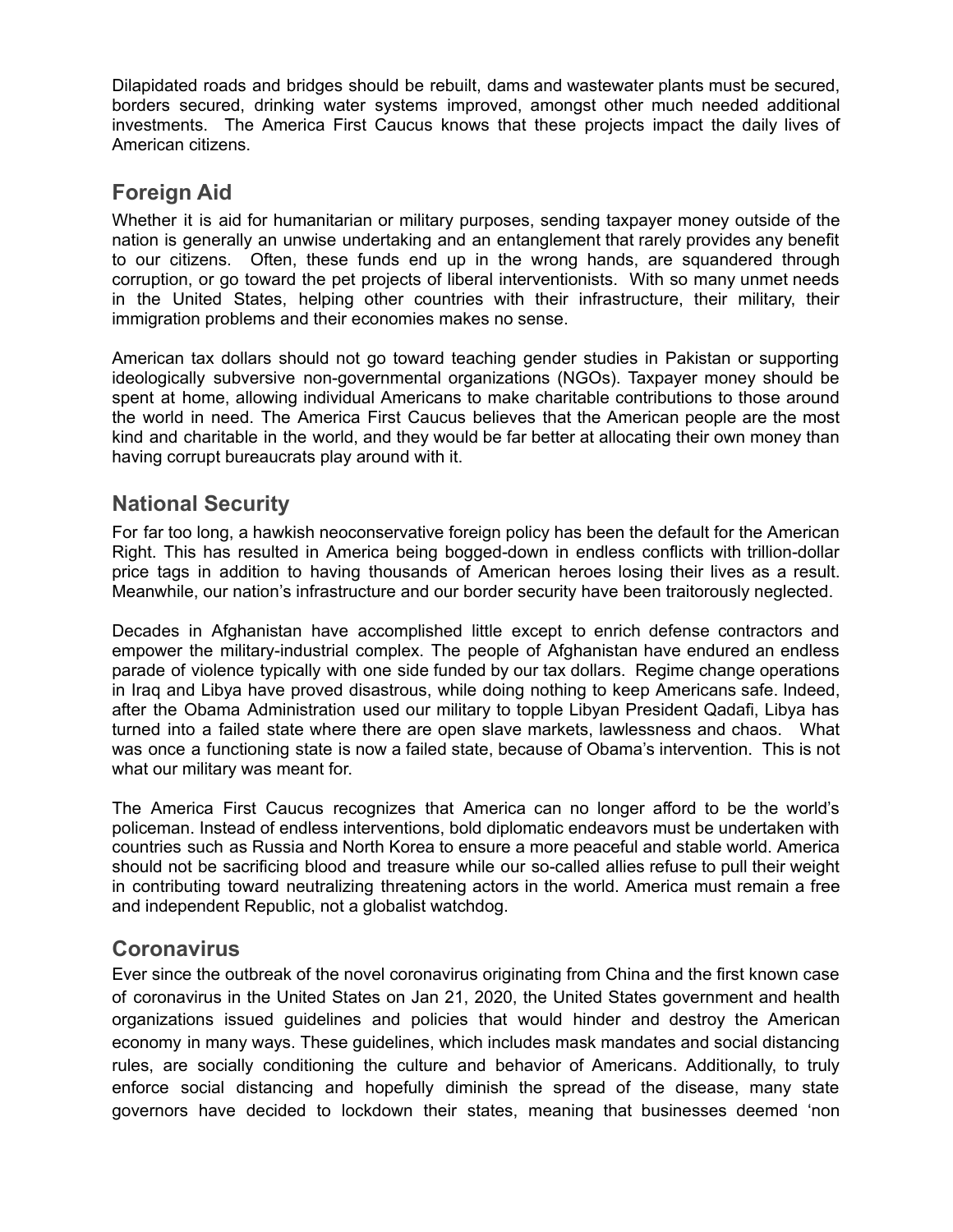essential' are not allowed to open and provide service. Together, these policies and guidelines have ruined many businesses to bankruptcy such that many Americans are left unemployed and potentially destitute. Social problems, including suicide and divorce, have escalated because state governors, which the encouragement of the CDC, have locked down families. At the time the virus landed in the United States, there was not a lot known about the new disease. Now, a year later, there is much research and data.

It is essential to discontinue the lockdowns, remove capacity restrictions and allow businesses to continue operations. Now that the damage is done, many Americans are in need of assistance to pay their bills: the government should thus effectively provide direct financial support to improve the livelihood of Americans. The America First Caucus will work to make sure we do not overreact to a pandemic in this same way again.

#### **Trade**

Ever since the end of the Second World War, the *sine qua non* of being a conservative has been to support unrestricted international trade. The main intellectual justification of this has been The Theory of Comparative Advantage, which was first proposed by David Richardo over two centuries ago. One key flaw that has been overlooked by establishment Republicans and Democrats alike is that the theory assumes negligible movement of capital and labor across borders. The absence of such a condition today, combined with the shift in commercial priorities from productivity and innovation to cost cutting, has meant that free international trade simply serves to homogenize living standards around the world. It should hardly come as a surprise that the transfer of wealth to millions in the Western Pacific has resulted in millions being kicked out of the middle class in the North Atlantic.

Free trade accomplishes many of the same nefarious economic goals that mass immigration does. Essentially, it allows capital to search for markets with the lowest capital-to-labor ratios that will allow it in, which in turn allows this capital to exact higher returns by exploiting the relative excess of labor that exist in the third world, transforming these countries into essentially industrial plantations run by semi-slaves. At the same time, workers in capital-exporting countries such as America have less bargaining power because of the decrease in capital, which puts massive downward pressure on their wages and benefits, assuming they even manage to hold on to their jobs. Not only is this devastating to their standard of living, but the lack of meaningful work in the production of tangible goods serves to eviscerate any sense of dignity and worth these workers and their families had, resulting in the myriad of social ills we see in rural America today, such as the opioid epidemic.

There are also non-economic considerations that have been neglected in the debate on trade, namely the issue of national security. In such a globalized economic system, supply chains for even the most basic and essential goods are spread to the four corners of the globe. This only makes sense from a purely short-term monetary point of view. While this form of production might be profitable to specific firms in the short-run, it is an unmitigated disaster to the long-term interests of many countries, including our own. Any hiccup in the global supply chain can result in massive supply shocks around the world, a reality that was glaringly exposed during the COVID-19 pandemic lockdowns. The fact that any section of our food and medical supply chains are located in China, our greatest geopolitical adversary, would have been considered treasonous not too long ago.

Politicians on both sides of the aisle have outsourced America's manufacturing for decades, offshoring jobs, deflating wages and destroying communities, particularly in rural America. Under these bad 'free trade' deals, other countries have also placed strict restrictions on U.S. exports entering their borders. The America First Caucus believes it is time to stop worshipping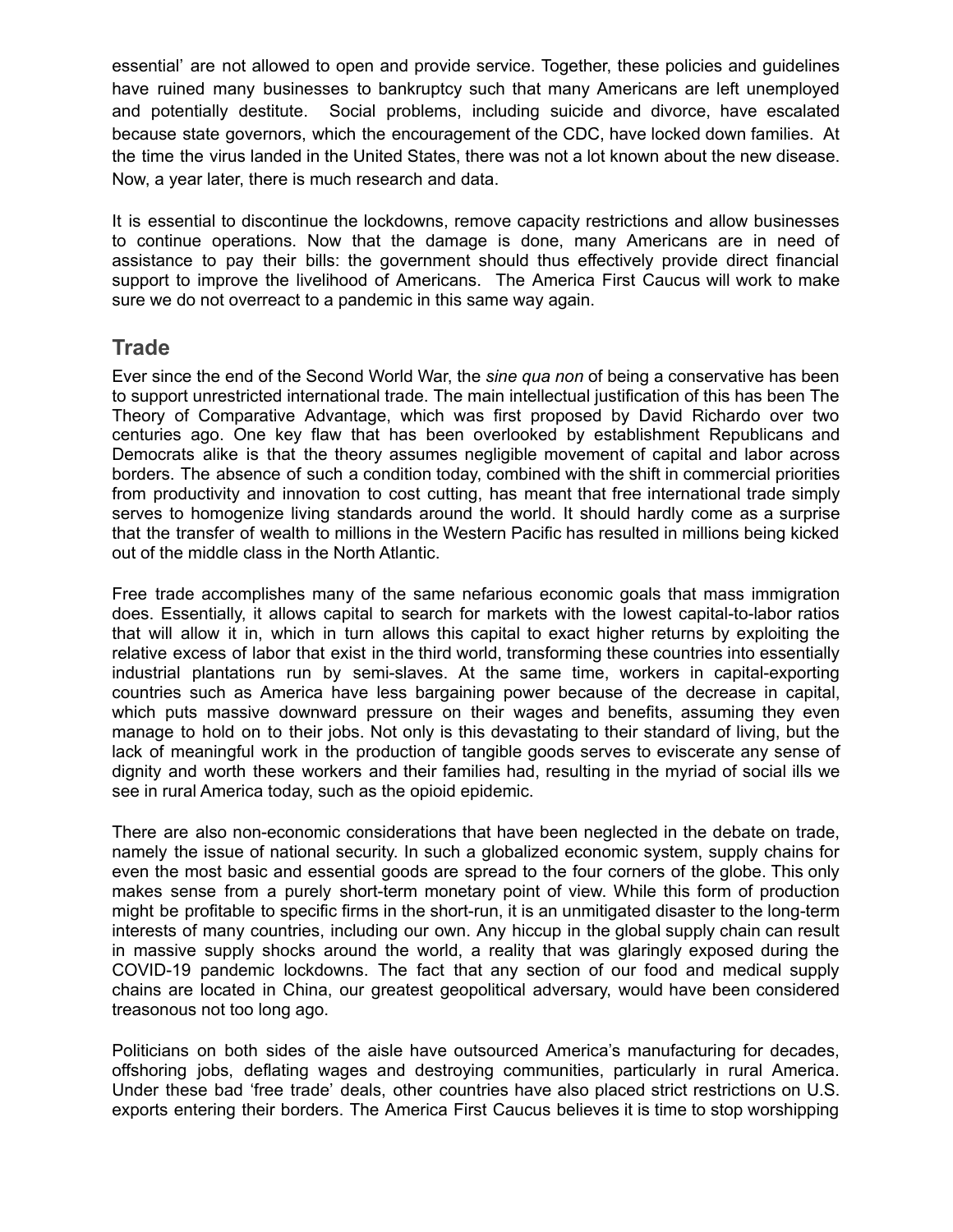at the altar of idealized free trade, and actually deliver for American workers. We call for a new approach to trade that prioritizes American workers, treats U.S. exporters more fairly, imposes tariffs and import restrictions where necessary to protect our vital industries, and holds malevolent state actors—especially China—accountable for violating our trade laws on issues ranging from intellectual property left to forced technology transfers. Every new free trade agreement considered by Congress should be thoroughly assessed in order to ensure it benefits our country's manufacturers and workers.

We also cannot forget that jobs are personal—they impact individuals and families in unique and specific ways. Pretending that rising GDP or faster access to higher-quality products is always better than meaningful work for American workers and their families is a betrayal of our values and demonstrates complete ignorance of long-term consequences.

#### **Environment**

Conservation of the nation we live in is an important aspect of American nationalism. Since the 1980s, climate change, formerly known as global warming, has become a hot button political issue. The America First Caucus supports conservation of the environment and our national lands for the benefit of our nation. Having said that, we should not cripple our country's manufacturing sector through agreements such as the Paris Climate Accords. We oppose the globalist, vague, and irrelevant policies being pushed under the guise of combating climate change. If Americans want to conserve the environment, they should push for better waste management and other substantive remedies, not wasteful social justice programs like the Green New Deal.

Environmentalism also includes proper allocation of resources. Fishermen and hunters have legitimate, and culturally deep, ties to the land. Gold mines, copper mines and oil wells contribute to our modern lifestyle. All of these are to be balanced with preserving opportunities for hiking, camping and enjoying the visual beauty of our lands. On federal lands where the impact on local farmers and ranchers would be minimal, rewilding initiatives, including megafauna reintroductions, should also be explored, creating new opportunities for business and tourism

# **Energy**

While it is vital to preserve our environment, we should not use it as an impetus to destroy the energy industry that hires millions of hard-working Americans. Our elected officials should stand proudly with America's struggling coal country against job-killing regulations, and welcome the ongoing shift towards clean coal. In addition, the construction of the Keystone XL and Dakota Access oil pipelines will promote North American energy independence and allow the United States to more easily extricate itself from the conflicts of the Middle East. Moreover, hydraulic fracking technology, when used appropriately, can provide more affordable oil and gas for Americans, and therefore any attempts to ban this practice on a national level should be resisted. The America First Caucus supports innovation in green energy, such as in the form of nuclear energy. However, it is important to closely scrutinize and reduce taxpayer subsidies for wasteful green energy projects that fail to deliver the required return on investment for the American people.

# **Protecting the Value of American Savings**

Since the 1940s, the American dollar has been the global reserve currency, a position which has greatly benefitted the real American economy by strengthening the purchasing power of wages and savings. Unfortunately, the strength of America's monetary position has been under attack for decades by Keynesian economists domestically, and by globalist institutions looking to